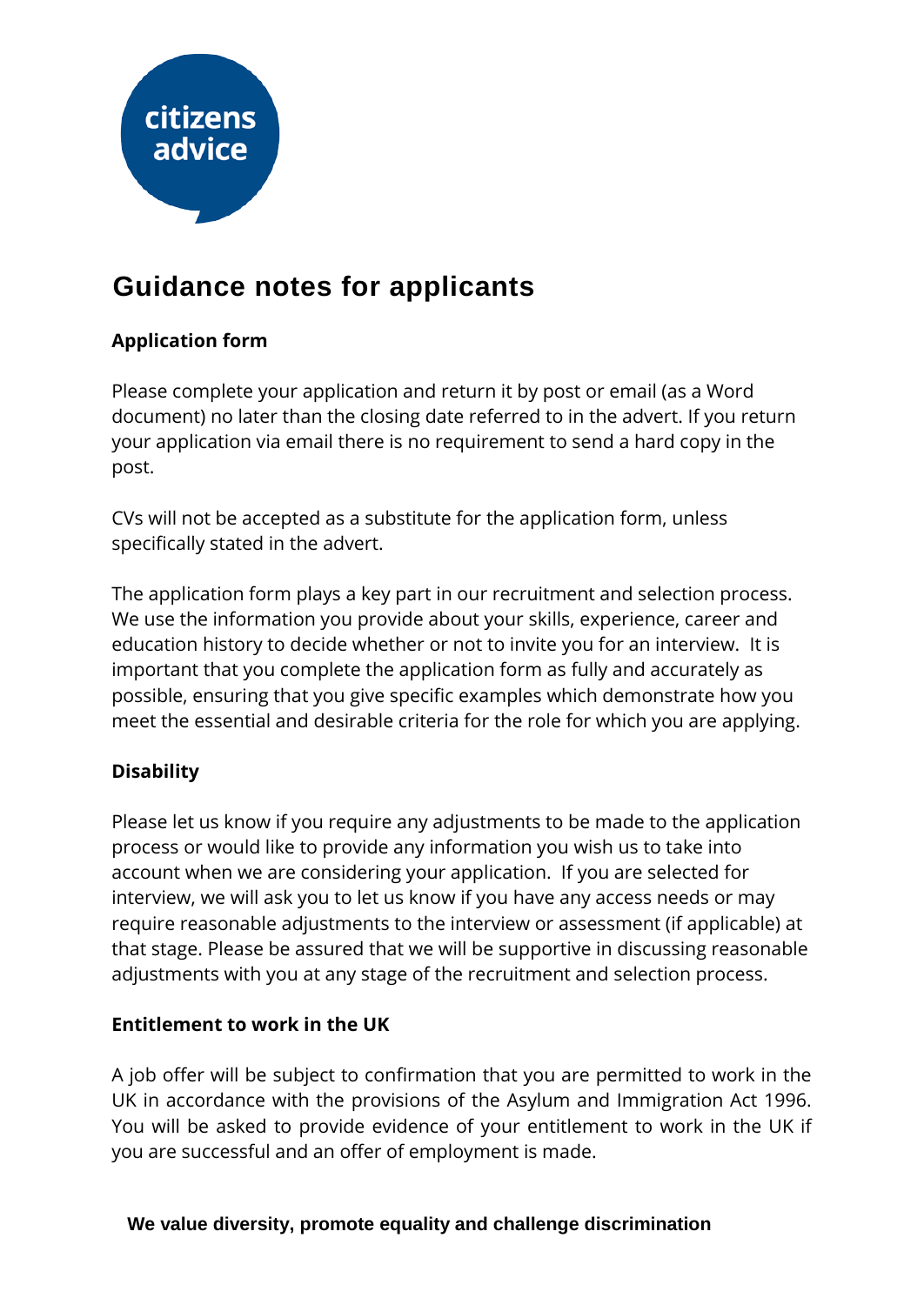Please note that Citizens Advice Winchester District does not hold a sponsor licence and, therefore, cannot issue certificates of sponsorship under the pointsbased system.

# **Equality and Diversity**

Citizens Advice Winchester District values diversity and promotes equality. We encourage and welcome applications from suitably skilled candidates from all backgrounds.

## **Information, experience, knowledge, skills and abilities**

This is a key section of the application form which allows you to provide evidence of your experience, knowledge, skills and abilities that are relevant to the role as described in the role profile. Selection is based on an assessment of the evidence you provide against the requirements of the role as set out in the person specification. It is important that you tailor your response to clearly demonstrate how you meet each requirement. No assumptions will be made about your achievements and abilities.

Please provide one example for each requirement. You should choose examples of past experience that clearly demonstrate what we are looking for, and be precise about what you did, how you did it and the outcome or result of your actions. Please try to limit your response to each criterion to a maximum of 200 words.

A useful guide might be S.T.A.R: Specific – give a specific example Task – briefly describe the task/objective/problem Action – tell us what you did Results – describe what results were achieved

Please provide recent work examples wherever possible. However, do remember that relevant examples from other aspects of your life, for example: voluntary or unpaid work, school or college work, family or home responsibilities, can also be given.

#### **Shortlisting outcomes**

Shortlisted applicants will be invited for an interview. Some positions may require additional assessments (practical task/test or assessment centre). We

#### **We value diversity, promote equality and challenge discrimination**